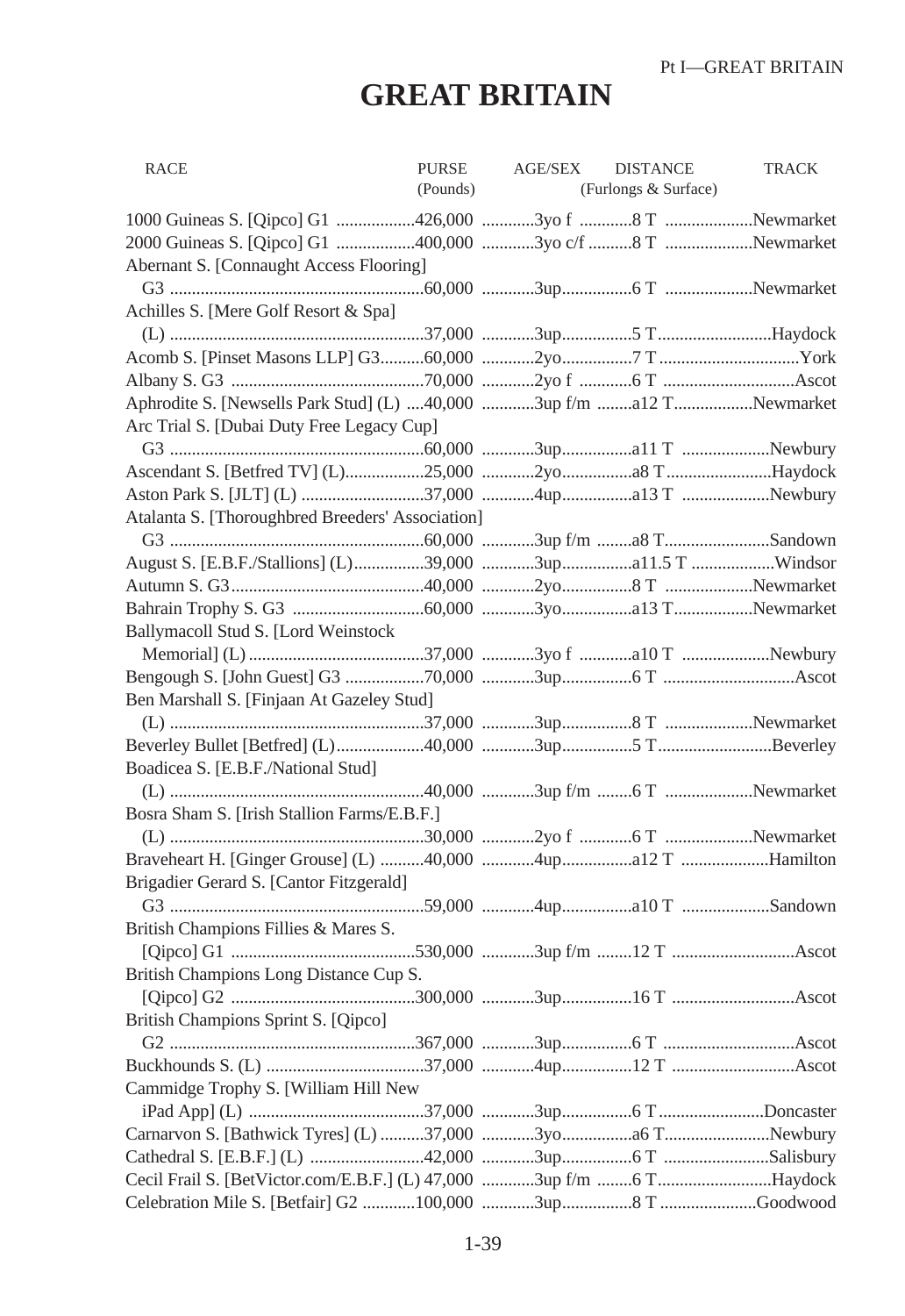## Chalice S. [British Stallion Studs/E.B.F.] Pt I—GREAT BRITAIN

| Champagne S. [At The Races] G286,000 2yo c/g7 TDoncaster     |  |  |
|--------------------------------------------------------------|--|--|
|                                                              |  |  |
| Chartwell S. [Betfred.com] G3 60,000 3up f/m 7 T Lingfield   |  |  |
|                                                              |  |  |
| Cheshire Oaks S. [Weatherbys Bank]                           |  |  |
|                                                              |  |  |
| Chester H. [Golden Square Shopping]                          |  |  |
|                                                              |  |  |
| Chester Vase S. [MBNA] G358,000 3yo c/ga12 T Chester         |  |  |
| Cheveley Park S. [Connolly's Red Mills]                      |  |  |
|                                                              |  |  |
|                                                              |  |  |
| Churchill S. [coral.co.uk] (L)37,000 3up10 awtLingfield      |  |  |
|                                                              |  |  |
| City Plate S. [Raymond Corbett Memorial]                     |  |  |
|                                                              |  |  |
|                                                              |  |  |
|                                                              |  |  |
| Cleves S. [bluesquare.com] (L) 37,000 4up6 awtLingfield      |  |  |
| Cocked Hat S. [CASCO/E.B.F.] (L) 32,000 3yo c/g11 T Goodwood |  |  |
| Conqueror S. [Mobile Casino/British Stallion                 |  |  |
|                                                              |  |  |
|                                                              |  |  |
|                                                              |  |  |
|                                                              |  |  |
| Craven S. [Novae Bloodstock Insurance]                       |  |  |
|                                                              |  |  |
|                                                              |  |  |
| Cumberland Lodge S. [Grosvenor Casinos]                      |  |  |
|                                                              |  |  |
|                                                              |  |  |
|                                                              |  |  |
| Dahlia S. [Qatar Bloodstock] G3 60,000 4up f/m 9 T Newmarket |  |  |
| Daisy Warwick S. [Betfred the Bonus King]                    |  |  |
|                                                              |  |  |
|                                                              |  |  |
|                                                              |  |  |
|                                                              |  |  |
|                                                              |  |  |
|                                                              |  |  |
|                                                              |  |  |
|                                                              |  |  |
| Dick Hern S. [British Stallion Studs/                        |  |  |
|                                                              |  |  |
| Dick Poole S. [Country Gentlemen's                           |  |  |
|                                                              |  |  |
|                                                              |  |  |
|                                                              |  |  |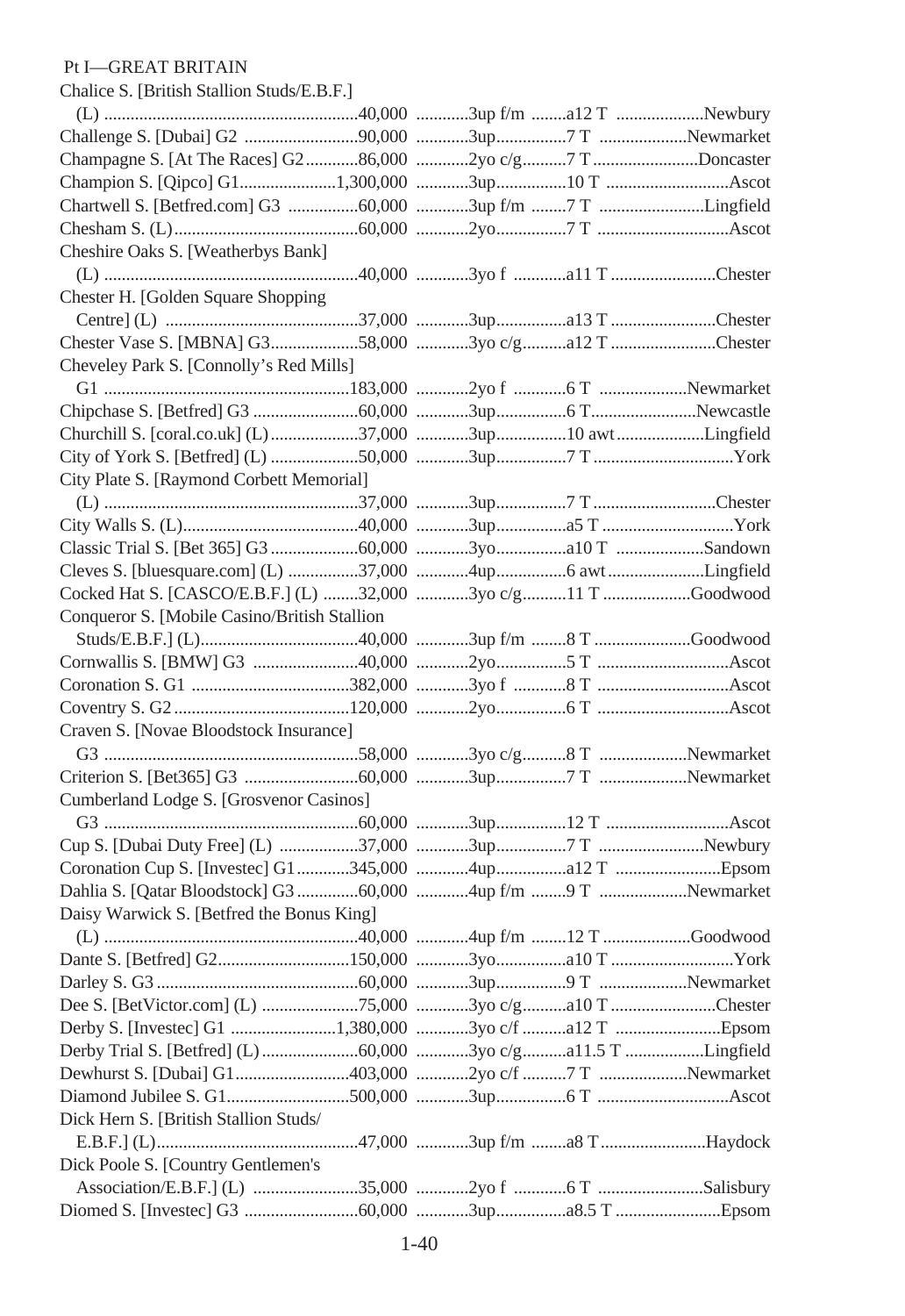|                                                              |  | Pt I-GREAT BRITAIN |
|--------------------------------------------------------------|--|--------------------|
|                                                              |  |                    |
| Doncaster Cup S. [Speedy Services]                           |  |                    |
|                                                              |  |                    |
|                                                              |  |                    |
| Doncaster S. [Scott Dobson Memorial]                         |  |                    |
|                                                              |  |                    |
| Doonside Cup S. [William Hill Bet On                         |  |                    |
|                                                              |  |                    |
|                                                              |  |                    |
|                                                              |  |                    |
| Duke of Cambridge S. G2 (formerly the                        |  |                    |
|                                                              |  |                    |
| Duke of York S. [Clipper Logistics]                          |  |                    |
|                                                              |  |                    |
| Earl of Sefton S. [Weatherbys Hamilton                       |  |                    |
|                                                              |  |                    |
|                                                              |  |                    |
|                                                              |  |                    |
|                                                              |  |                    |
|                                                              |  |                    |
| Eternal S. [E.B.F. Stallions/                                |  |                    |
|                                                              |  |                    |
|                                                              |  |                    |
| Fairway S. [Best Odds Guaranteed on                          |  |                    |
|                                                              |  |                    |
| Falmouth S. [Etihad Airways] G1 173,000 3up f/m  T Newmarket |  |                    |
|                                                              |  |                    |
|                                                              |  |                    |
|                                                              |  |                    |
| Fillies' Trial S. [Swettenham Stud]                          |  |                    |
|                                                              |  |                    |
| Firth of Clyde S. [William Hill In The                       |  |                    |
|                                                              |  |                    |
| Fleur de Lys S. [32 Red/ebfstallions.com]                    |  |                    |
|                                                              |  |                    |
| Floodlit S. [Winners Are Welcome At                          |  |                    |
|                                                              |  |                    |
|                                                              |  |                    |
| Flying Fillies' S. [E.B.F./Highfield Farm]                   |  |                    |
|                                                              |  |                    |
| Flying Scotsman S. [One Call Insurance]                      |  |                    |
|                                                              |  |                    |
|                                                              |  |                    |
| Foundation S. [Green King] (L)40,000 3upa10 T Goodwood       |  |                    |
| Fred Archer S. [bet365.com] (L) 36,000 4up12 T Newmarket     |  |                    |
|                                                              |  |                    |
| Further Flight [E.B.F./Betfred Barry Hills]                  |  |                    |
|                                                              |  |                    |
|                                                              |  |                    |
| Galtres S. [Breeders Backing Racing/                         |  |                    |
|                                                              |  |                    |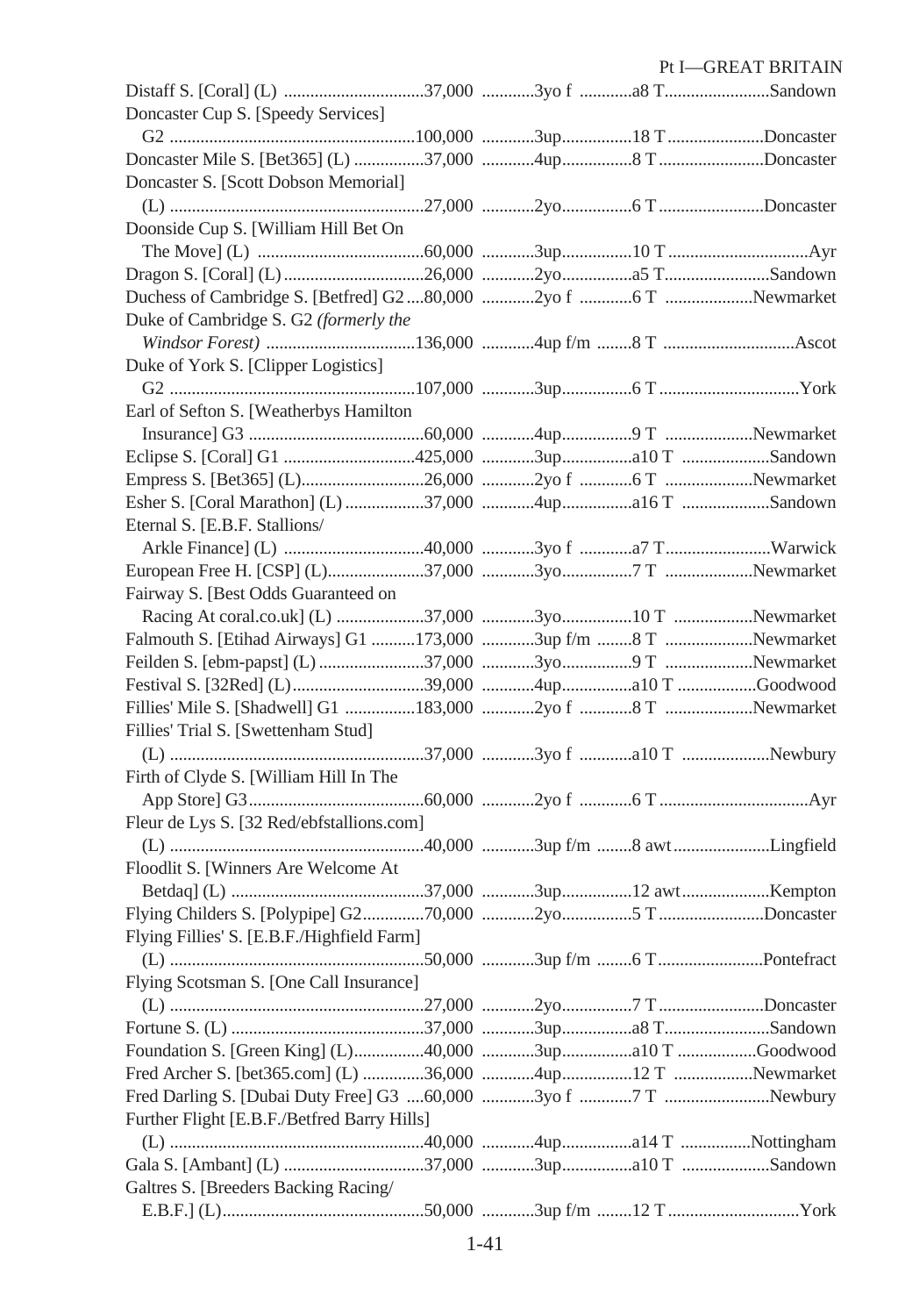## Pt I—GREAT BRITAIN

Ganton S. [Ian and Kate Hall MacMillan]

| Gimcrack S. [Irish Thoroughbred Marketing]              |  |  |
|---------------------------------------------------------|--|--|
|                                                         |  |  |
|                                                         |  |  |
|                                                         |  |  |
| Godolphin S. [Mawatheeq] (L) 37,000 3up12 T Newmarket   |  |  |
|                                                         |  |  |
| Golden Rose S. [Best Odds At                            |  |  |
|                                                         |  |  |
|                                                         |  |  |
|                                                         |  |  |
| Gordon S. [Neptune Investment                           |  |  |
|                                                         |  |  |
| Grand Cup S. [Stowe Family Law LLP]                     |  |  |
|                                                         |  |  |
| Great Voltigeur S. [Neptune Investment                  |  |  |
|                                                         |  |  |
|                                                         |  |  |
| Guisborough S. [totescope6/E.B.F.]                      |  |  |
|                                                         |  |  |
|                                                         |  |  |
|                                                         |  |  |
|                                                         |  |  |
| Harry Rosebery S. [Shadwell Stud/E.B.F.]                |  |  |
|                                                         |  |  |
|                                                         |  |  |
|                                                         |  |  |
| Heron S. [Cantor Fitzgerald Corporate                   |  |  |
|                                                         |  |  |
| Hever S. [Blue Square Bet] (L) 37,000 4up5 awtLingfield |  |  |
| Hopeful S. [Stobart Members Club]                       |  |  |
|                                                         |  |  |
| Hoppings S. [Betfred/British Stallion Studs/            |  |  |
|                                                         |  |  |
| Horris Hill S. [Worthington's Wizz-Kidz]                |  |  |
|                                                         |  |  |
|                                                         |  |  |
|                                                         |  |  |
| Hyde S. [Winners Are Welcome At Betdaq/                 |  |  |
|                                                         |  |  |
| International S. [Juddmonte] G1 750,000 3upa10 T York   |  |  |
|                                                         |  |  |
| James Seymour S. [fasttracktosuccess Finjaan]           |  |  |
|                                                         |  |  |
|                                                         |  |  |
|                                                         |  |  |
|                                                         |  |  |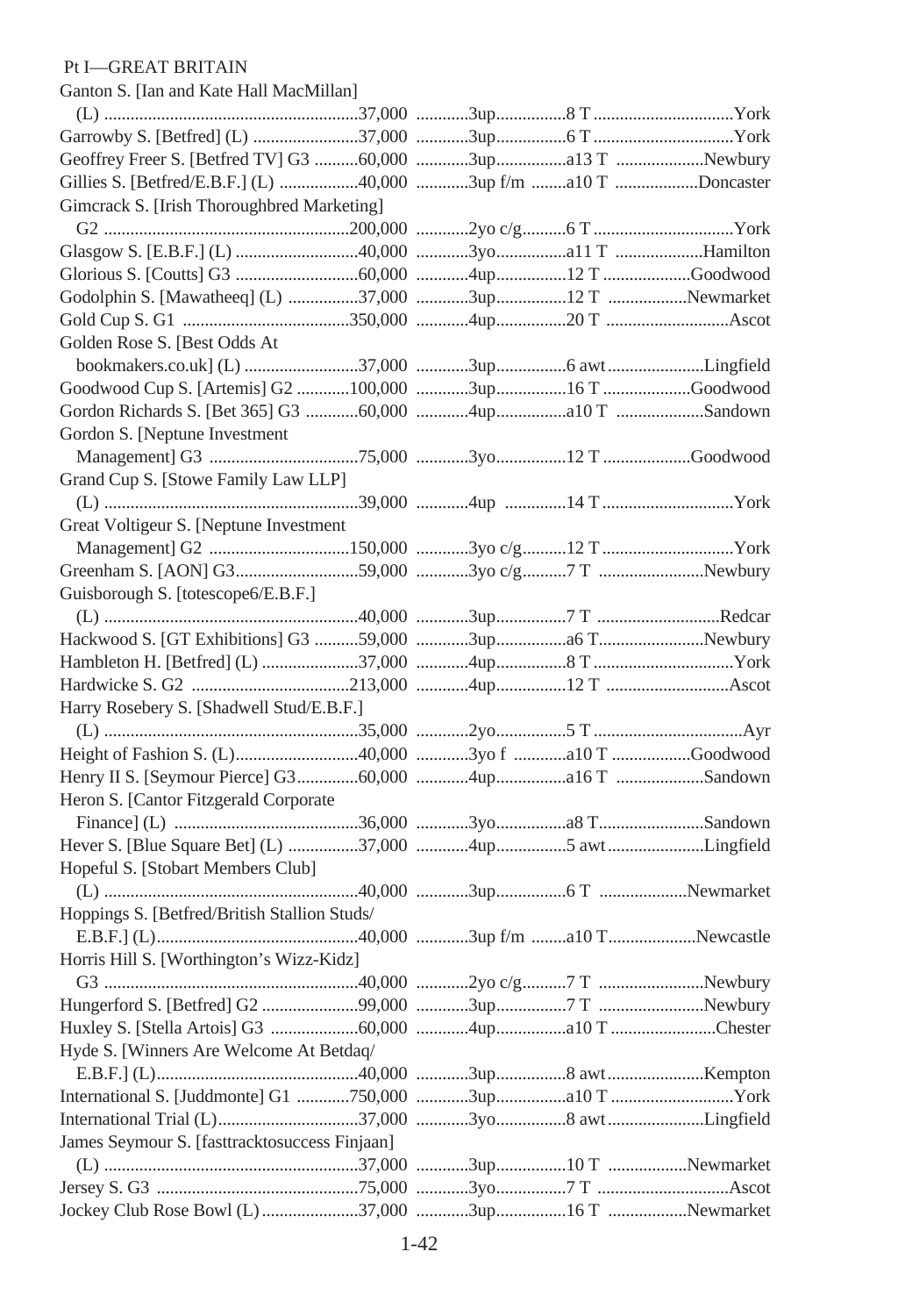| Jockey Club S. [Qatar Bloodstock]                                 |  |  |
|-------------------------------------------------------------------|--|--|
|                                                                   |  |  |
|                                                                   |  |  |
| John Musker S. [E.B.F./At the Races]                              |  |  |
|                                                                   |  |  |
|                                                                   |  |  |
| John Porter S. [Dubai Duty Free Finest                            |  |  |
|                                                                   |  |  |
|                                                                   |  |  |
| July S. [Portland Place Properties] G280,000 2yo c/g6 T Newmarket |  |  |
| Kilvington S. [E.B.F./Weatherbys Hamilton                         |  |  |
|                                                                   |  |  |
|                                                                   |  |  |
|                                                                   |  |  |
|                                                                   |  |  |
| King George VI and Queen Elizabeth S.                             |  |  |
|                                                                   |  |  |
| King Richard III S. [totepool.com/E.B.F.]                         |  |  |
|                                                                   |  |  |
|                                                                   |  |  |
| Lady Wulfruna S. [williamhill.com]                                |  |  |
|                                                                   |  |  |
|                                                                   |  |  |
| Land O'Burns [Scottish Sun/E.B.F.]                                |  |  |
|                                                                   |  |  |
| Lansdown [E.B.F. and Whitsbury Manor                              |  |  |
|                                                                   |  |  |
|                                                                   |  |  |
|                                                                   |  |  |
| Lillie Langtry S. [Blackrock] G3 60,000 3up f/m 14 T Goodwood     |  |  |
|                                                                   |  |  |
| Lonsdale Cup S. [Weatherbys Hamilton]                             |  |  |
|                                                                   |  |  |
| Lowther S. [Connolly's Red Mills]                                 |  |  |
|                                                                   |  |  |
| Lyric S. [British Stallion Studs Supporting]                      |  |  |
| British Racing/E.B.F.] (L) 40,000 3up f/m a10 T York              |  |  |
| Magnolia S. [6 Places Eachway Grand National                      |  |  |
|                                                                   |  |  |
|                                                                   |  |  |
| Marygate S. [Langleys Solicitors LLP/                             |  |  |
|                                                                   |  |  |
|                                                                   |  |  |
| Michael Seely Memorial [Blade Amenity]                            |  |  |
|                                                                   |  |  |
|                                                                   |  |  |
|                                                                   |  |  |
| Midsummer S. [totepool King Size Pools]                           |  |  |
|                                                                   |  |  |
|                                                                   |  |  |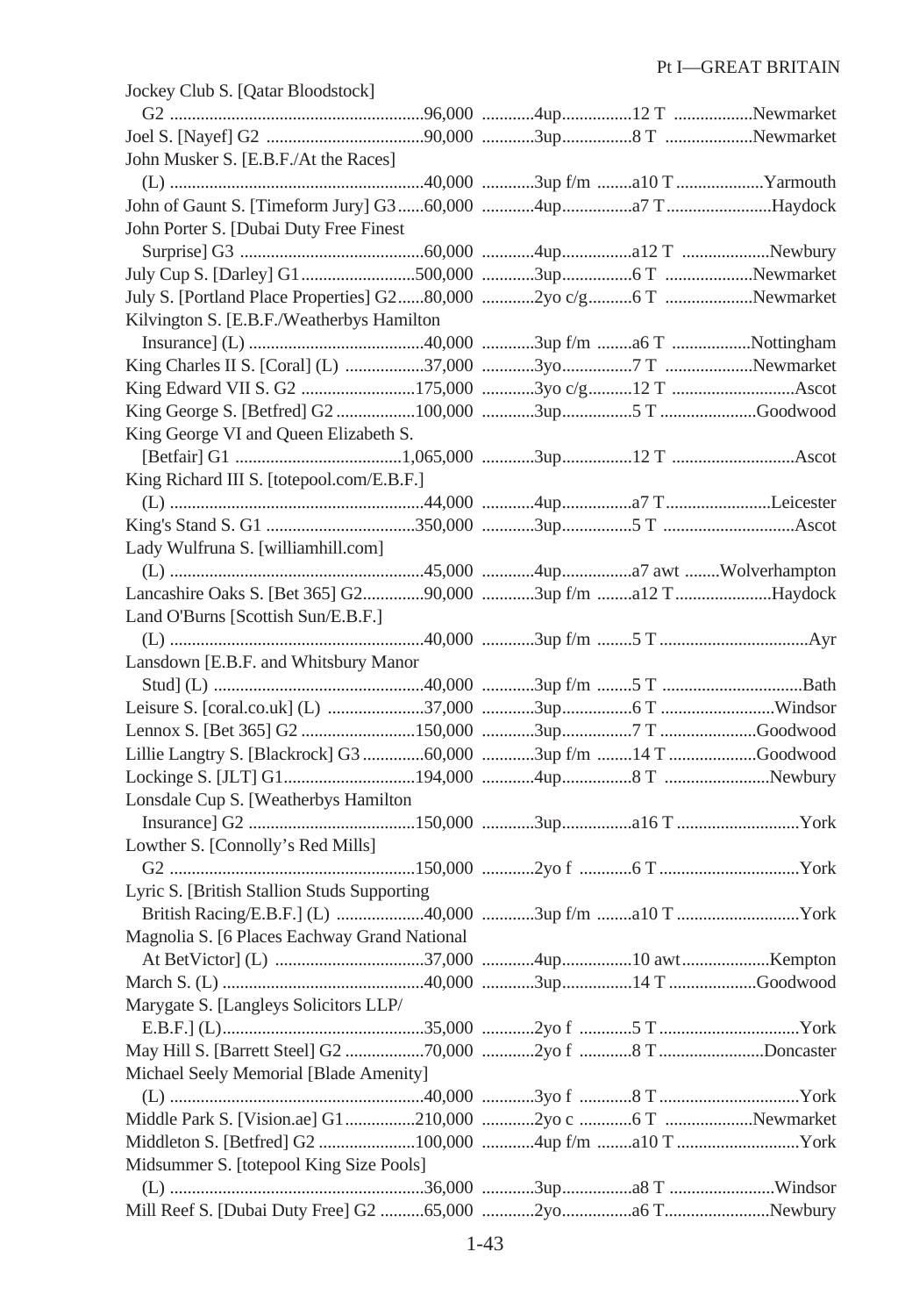| Pt I-GREAT BRITAIN                                             |  |  |
|----------------------------------------------------------------|--|--|
|                                                                |  |  |
| Montrose S. [E.B.F. Stallions/Lanwades]                        |  |  |
|                                                                |  |  |
| Musidora S. [Tattersalls] G3 75,000 3yo f  201k                |  |  |
| Nassau S. [Markel Insurance] G1 200,000 3up f/m a10 T Goodwood |  |  |
| National S. [Cantor Fitzgerald Equities]                       |  |  |
|                                                                |  |  |
| Nell Gwyn S. [Lanwades Stud] G3 60,000 3yo f 7 T Newmarket     |  |  |
| Newmarket S. [Qatar Racing] (L) 40,000 3yo c/g10 T Newmarket   |  |  |
| Noel Murless S. [Ascot Underwriting]                           |  |  |
|                                                                |  |  |
|                                                                |  |  |
|                                                                |  |  |
|                                                                |  |  |
| Oaks Trial S. [Betfred the Bonus King]                         |  |  |
|                                                                |  |  |
|                                                                |  |  |
|                                                                |  |  |
|                                                                |  |  |
|                                                                |  |  |
| Palace House S. [Pearl Bloodstock]                             |  |  |
|                                                                |  |  |
| Paradise S. [Battersea Dogs & Cats Home]                       |  |  |
|                                                                |  |  |
|                                                                |  |  |
|                                                                |  |  |
| Pavilion S. [Battersea Dogs & Cats Home]                       |  |  |
|                                                                |  |  |
| Pinnacle S. [BetVictor Royal Ascot                             |  |  |
|                                                                |  |  |
| Pipalong S. [Weatherbys VAT Services]                          |  |  |
|                                                                |  |  |
| Pomfret S. [Sky Bet Supporting the Yorkshire                   |  |  |
|                                                                |  |  |
|                                                                |  |  |
| Prestige S. [Whiteley Clinic] G3 40,000 2yo f 7 T Goodwood     |  |  |
| Pretty Polly S. [Tweenhills] (L) 40,000 3yo f 10 T Newmarket   |  |  |
|                                                                |  |  |
|                                                                |  |  |
|                                                                |  |  |
|                                                                |  |  |
| Princess of Wales's S. [boylesports.com]                       |  |  |
|                                                                |  |  |
| Princess Royal S. [Richard Hambro/E.B.F.]                      |  |  |
|                                                                |  |  |
| Quebec S. [Coral App Download From                             |  |  |
| The App Store] (L) 37,000 3up10 awtLingfield                   |  |  |
|                                                                |  |  |
| Queen Elizabeth II S. (British Champions Mile)                 |  |  |
|                                                                |  |  |
|                                                                |  |  |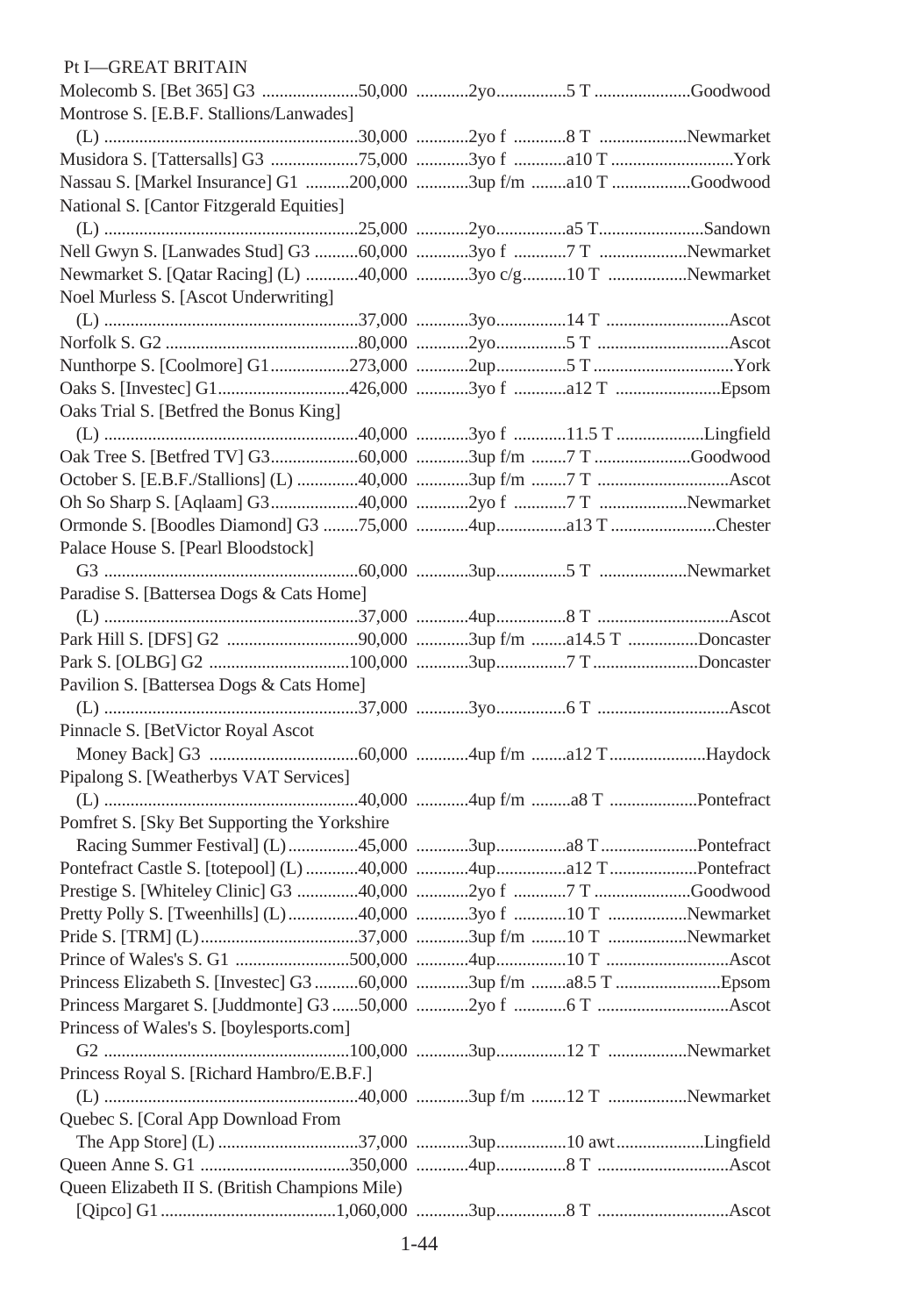|                                                           |  | Pt I-GREAT BRITAIN |
|-----------------------------------------------------------|--|--------------------|
|                                                           |  |                    |
| Queensferry S. [Winter Wonderland]                        |  |                    |
|                                                           |  |                    |
|                                                           |  |                    |
| Radley S. [Free Bets freebets.co.uk]                      |  |                    |
|                                                           |  |                    |
|                                                           |  |                    |
|                                                           |  |                    |
| Ripon Champion Two-Year-Old Trophy S.                     |  |                    |
|                                                           |  |                    |
| River Eden S. [32Red.com/Choose E.B.F.                    |  |                    |
|                                                           |  |                    |
|                                                           |  |                    |
|                                                           |  |                    |
| Rose Bowl S. [Compton Beauchamp                           |  |                    |
|                                                           |  |                    |
| Rosemary S. [Shadwell International                       |  |                    |
|                                                           |  |                    |
|                                                           |  |                    |
|                                                           |  |                    |
|                                                           |  |                    |
| Royal Lodge S. [Juddmonte] G2 99,000 2yo c/g8 T Newmarket |  |                    |
| Royal Windsor S. [British Stallion Studs Supporting       |  |                    |
|                                                           |  |                    |
|                                                           |  |                    |
|                                                           |  |                    |
|                                                           |  |                    |
| St. Simon S. [Worthington's Champion Shield &             |  |                    |
|                                                           |  |                    |
|                                                           |  |                    |
|                                                           |  |                    |
|                                                           |  |                    |
| Sandy Lane [BetVictor No Lose Hughes                      |  |                    |
|                                                           |  |                    |
| Scarbrough S. [Crown Hotel Bawtry]                        |  |                    |
|                                                           |  |                    |
| Sceptre S. [Japan Racing Association]                     |  |                    |
|                                                           |  |                    |
| Scurry S. [Novae Bloodstock Insurance]                    |  |                    |
|                                                           |  |                    |
|                                                           |  |                    |
|                                                           |  |                    |
| Silver Tankard S. [E.B.F. Stallions/totepool]             |  |                    |
|                                                           |  |                    |
|                                                           |  |                    |
| Snowdrop S. [Betfred] (L) 37,000 4up f/m 8 awtKempton     |  |                    |
|                                                           |  |                    |
|                                                           |  |                    |
|                                                           |  |                    |
| Spring Cup S. [bluesq.com] (L) 37,000 3yo7 awtLingfield   |  |                    |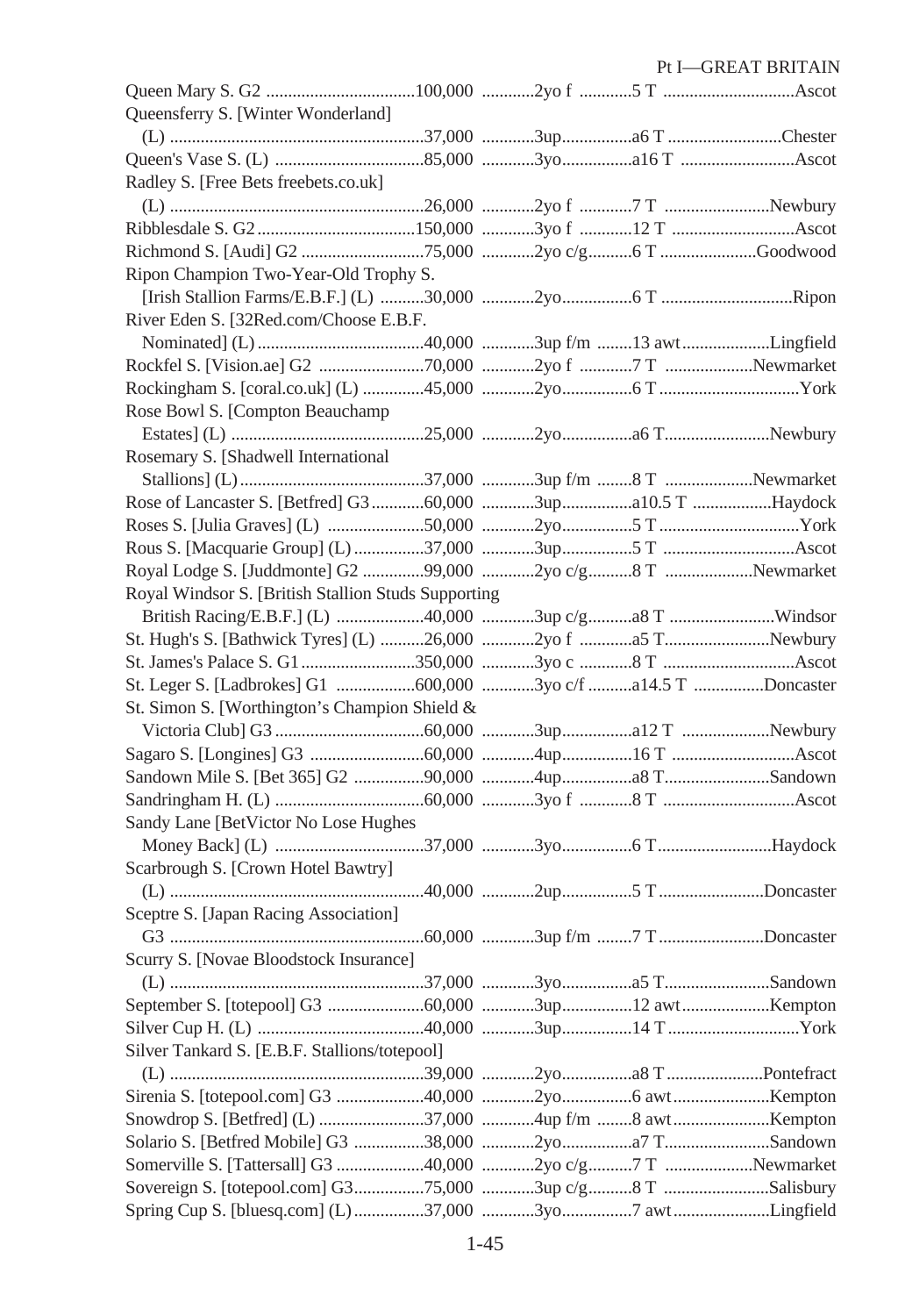| Spring Trophy S. [Pertemps Network]                            |  |  |
|----------------------------------------------------------------|--|--|
|                                                                |  |  |
|                                                                |  |  |
|                                                                |  |  |
| Stand Cup S. [Stella Artois] (L) 37,000 3up a12 T Chester      |  |  |
| Star S. [Irish Stallions Farms/E.B.F.]                         |  |  |
|                                                                |  |  |
| Steventon S. [Sharps Brewery] (L) 37,000 3upa10 T Newbury      |  |  |
|                                                                |  |  |
|                                                                |  |  |
|                                                                |  |  |
| Summer Mile S. [Fred Cowley MBE Memorial]                      |  |  |
|                                                                |  |  |
|                                                                |  |  |
| Sun Chariot S. [Kingdom of Bahrain]                            |  |  |
|                                                                |  |  |
|                                                                |  |  |
|                                                                |  |  |
|                                                                |  |  |
|                                                                |  |  |
|                                                                |  |  |
| Sweet Solera S. [german-thoroughbred.com]                      |  |  |
|                                                                |  |  |
|                                                                |  |  |
|                                                                |  |  |
|                                                                |  |  |
|                                                                |  |  |
|                                                                |  |  |
| Trophy S. [Racing Post] G1 264,000 2yo c/f 8 T Doncaster       |  |  |
|                                                                |  |  |
| Upavon S. [E.B.F.] (L) 43,000 3up f/m a10 T Salisbury          |  |  |
| Valiant S. [Woodcote Stud/E.B.F.]                              |  |  |
|                                                                |  |  |
|                                                                |  |  |
| Warwickshire Oaks [Voute Sales] (L)40,000 4up f/m a11 TWarwick |  |  |
| Washington Singer S. [Denford Stud]                            |  |  |
|                                                                |  |  |
| Wentworth S. [Betfred Goals Galore]                            |  |  |
|                                                                |  |  |
| Wild Flower S. [500 Free Bets At Betdaq]                       |  |  |
|                                                                |  |  |
|                                                                |  |  |
|                                                                |  |  |
| Winter Derby S. [Blue Square Bet]                              |  |  |
|                                                                |  |  |
| Winter Derby Trial S. [Blue Square Bet]                        |  |  |
|                                                                |  |  |
| Winter Hill S. [Sheila Madden's 60th Birthday]                 |  |  |
|                                                                |  |  |
|                                                                |  |  |
|                                                                |  |  |